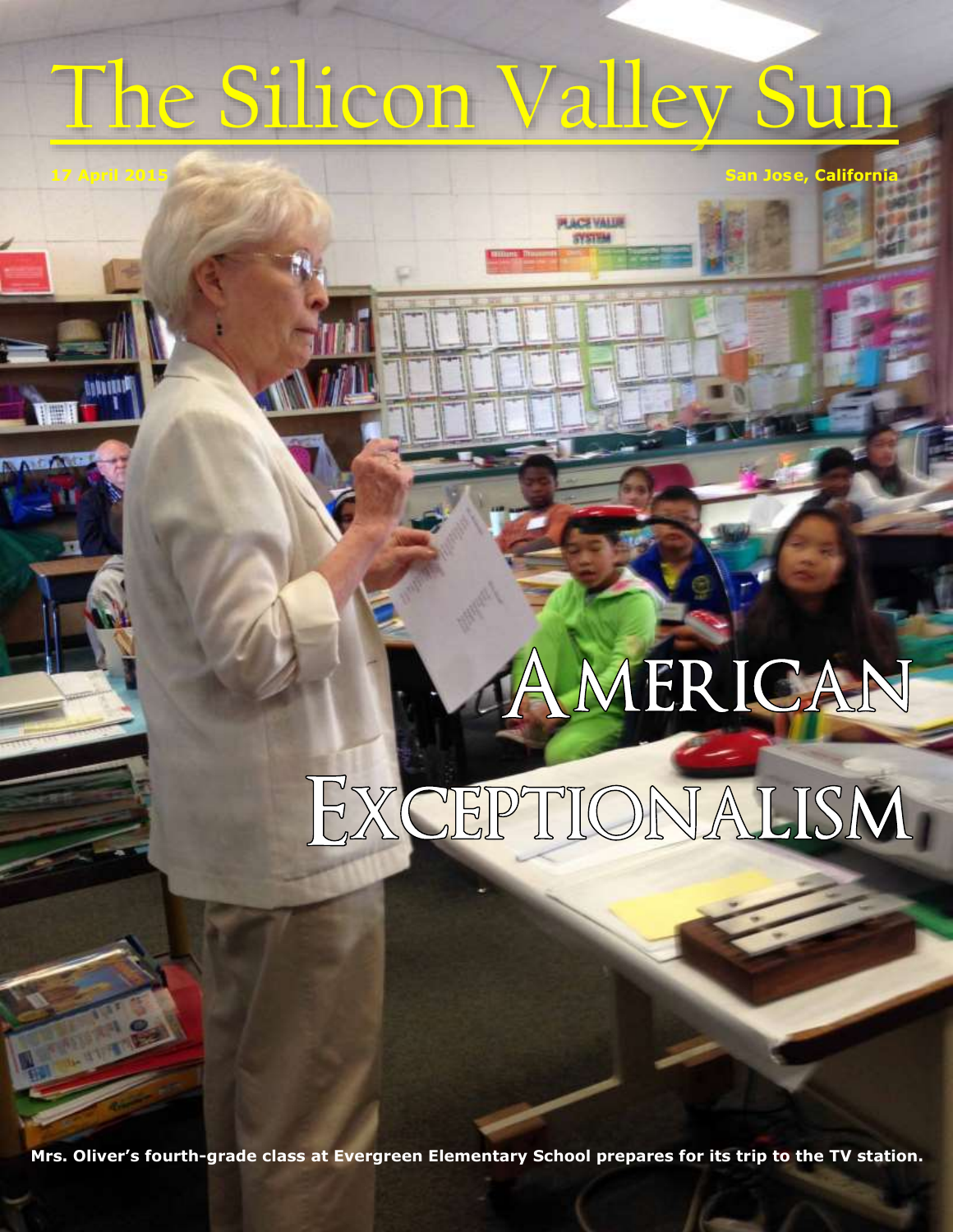#### MERICAN EXCEPTIONALISM

RTE

The parents of Mrs. Oliver's students – and in some cases their grandparents – get us out of jams with CTRL-ALT-DELETE.

Their names flash across your computer screen every time you open a piece of Adobe software, like Acrobat or Photoshop.

They put the big P in the middle of words and the pixels in the iPhone camera that took these pictures.

They took the bite out of the Apple.

In another decade or so these kids will be inventing whatever the Next Big Thing is.

Krithi, one of the fourthgraders in Mrs. Oliver's class, could be teaching English by then, but she likes math and science better and thinks she'd like to be an architect.



Big buildings," she said. **Krithi** *– Continued on next page*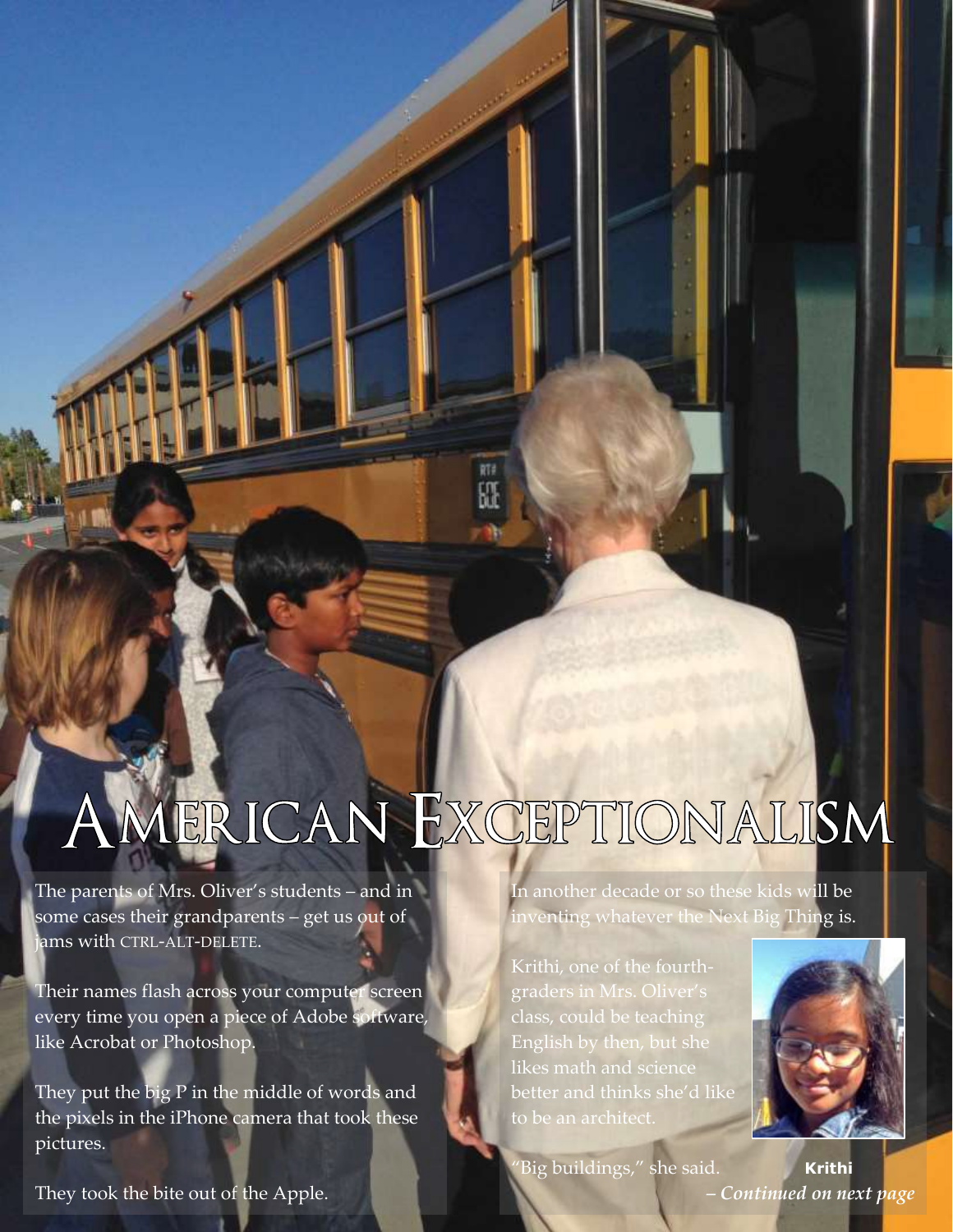#### AMERICAN EXCEPTIONALISM

*– Continued from previous page*

Last month she was watching television and the announcer plugging NBC Bay Area's investigative news team said, "Our world isn't black and white. When you look closer, there's always more than meets the eye."

Krithi knew there's also more than the ear hears.

"There's a difference in the words 'closer' and 'closely,'" she said. "'Closer' is an adjective modifying a noun, as in 'It was a closer race than expected.' 'Closely' is an adverb telling how something is done, as in 'When you look closely, there's always more than meets the eye.'"

She asked Mrs. Oliver to email the station.

The station's brand director agreed, had the voiceover changed and invited the class to tour the studios. Which is how Donald Foster and I got chaperone duty for Mrs. Oliver, our friend and fellow choir member at church.

Usually we call her Lizanne like her mama in Georgia did.

*– Continued on next page*

**The class in the director's booth during a cutaway from the** *Today* **show for a local traffic and weather break.**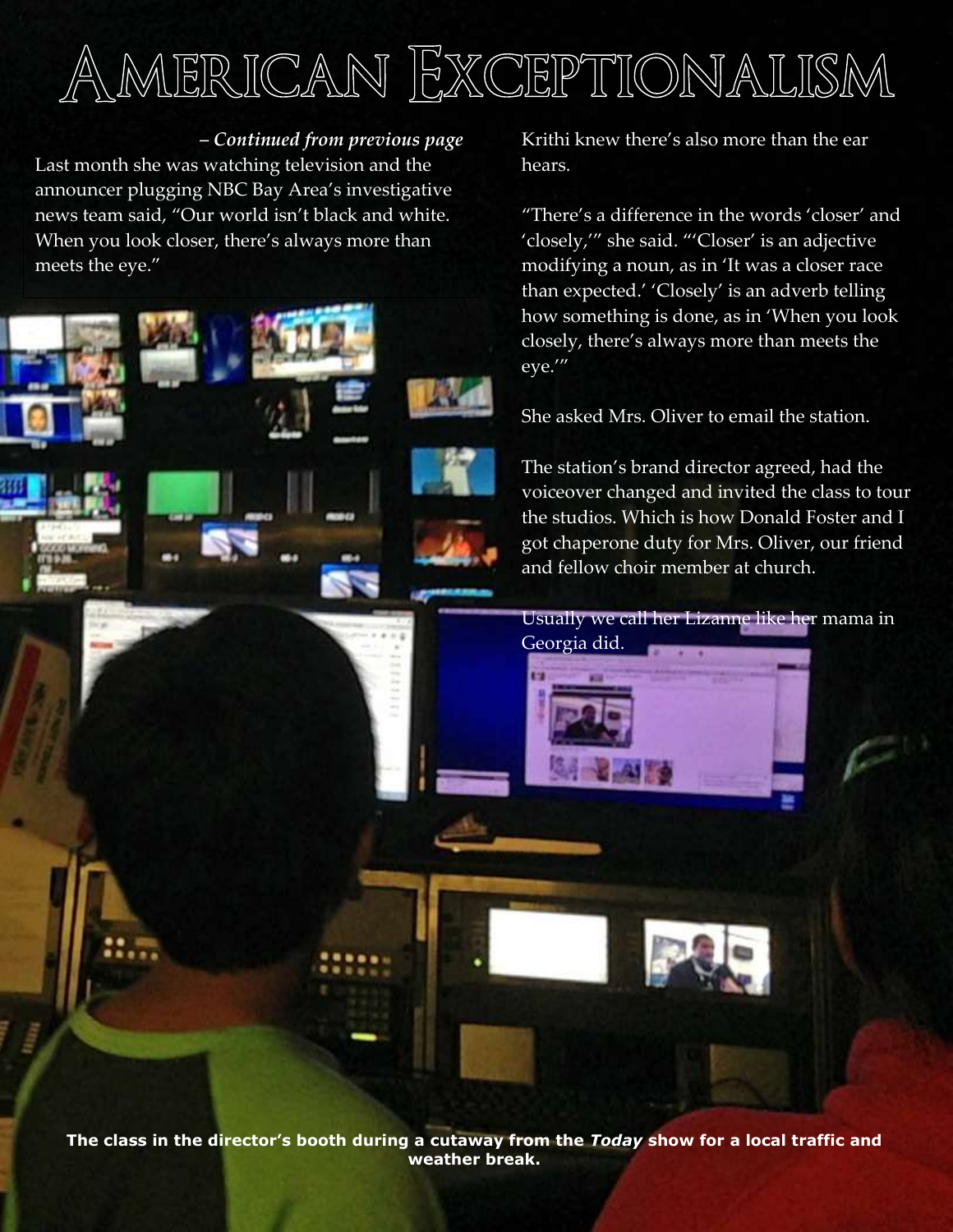**Morning traffic reporter Mike Inouye (out of the frame) put the class in front of a green screen to show how he could "put" them in AT&T Park, where the Giants would play the Arizona Diamondbacks tonight. On the monitor showing the kids at left, the green backdrop has been replaced by the live feed from the ballpark.**

**DIAMOR**